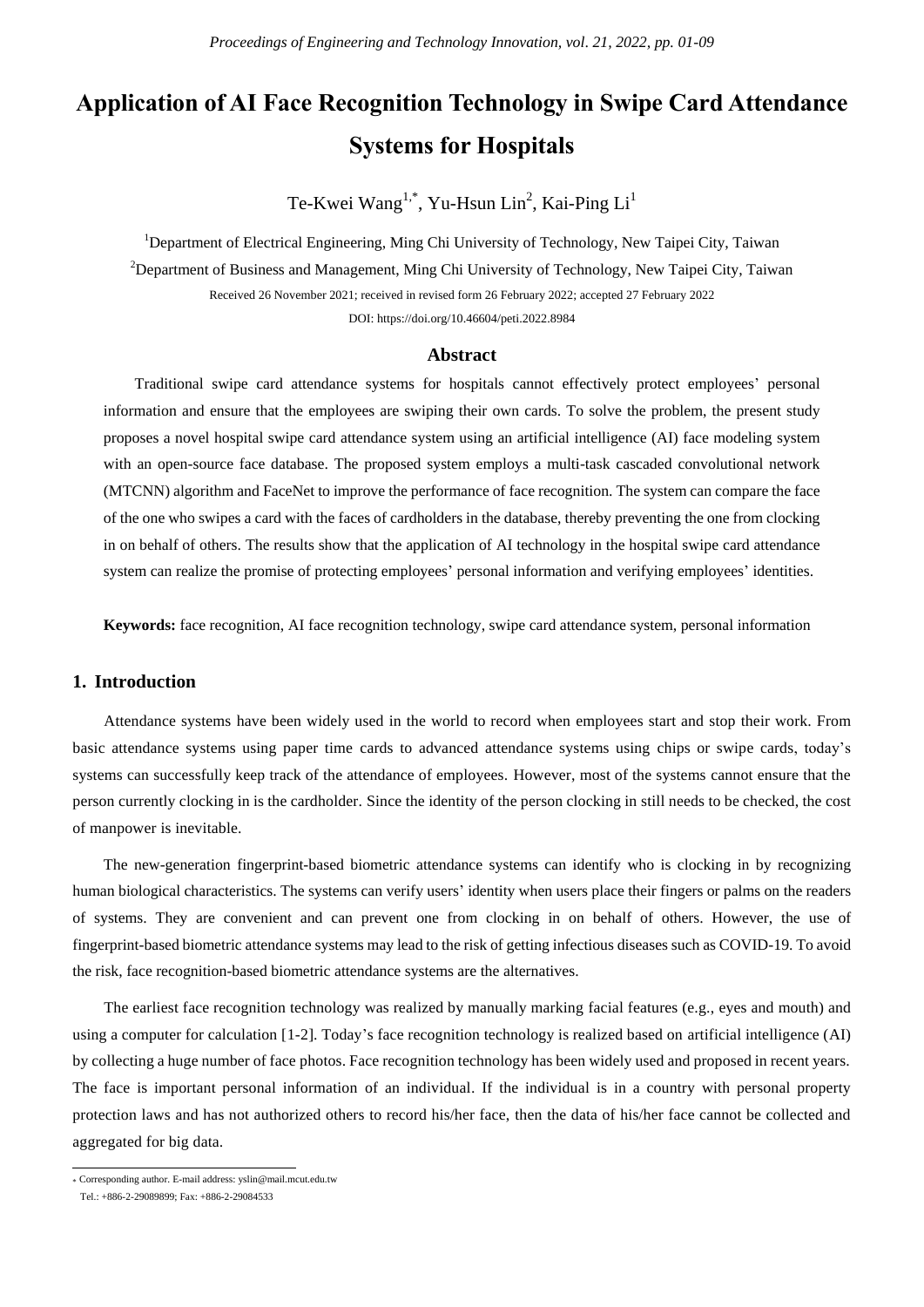In face recognition, face detection and alignment are two fundamental tasks [3]. Mo et al. [3] disclosed that scholars tend to overlook the correlation between face detection and face alignment, and design the hardwired accelerators which produce extra communication and region overhead and cannot achieve energy-efficient acceleration. To remedy this shortcoming, Mo et al. [3] proposed an accelerator based on a multi-task cascaded convolutional network (MTCNN) algorithm to improve acceleration performance by considering face detection and multi-face alignment. MTCNN was proposed by Zhang et al. [4] in 2016. Compared with other similar methods, their proposed face recognition method based on MTCNN has the following several advantages: (1) decreasing multiply-accumulate (MAC) operations and memory access (22.8% and 24.8%); (2) improving the intersection of joint computations and speeding the hardware inference sorting process (16.0%); (3) decreasing memory capacity (38.3%) and achieving similar resolution, same throughput, and high pipeline utilization with only about half multipliers; (4) improving the hardware utilization of the fully connected layer (16.7%).

Recently, Gu et al. [5] have applied MTCNN to improve face recognition performance in a classroom. When using face detection algorithms based on CNN to detect faces in the classroom, Gu et al. [5] have noted that the face frame is not easily identified due to several problems including occlusions, large pose changes, and small-scale faces. They have thus validated their proposed face recognition method using the improved MTCNN algorithm, which can achieve better precision and efficiency than certain leading-edge approaches. To have good precision and efficiency, the hospital swipe card attendance system proposed in this study is therefore also integrated with the MTCNN algorithm.

This study aims to develop a face recognition-based hospital swipe card attendance system that can record the attendance and verify the identity of employees at the same time. With the proposed system, when an employee swipes a card, the employees' card number is used as the search condition, and the system automatically retrieves related data (i.e., the facial feature, Euclidean distance, and the threshold value) from the human resource (HR) database. The system will then identify the person who has swiped the card. Thus, integrating the function of human identification into the hospital swipe card attendance system can prevent the cases of swiping cards on behalf of others and achieve the purpose of privacy protection. The rest of this article contains the following sections: literature review of face recognition and MTCNN, proposed system architecture, system implementation, simulation process and result of the proposed system, and conclusions.

#### **2. Literature Review**

#### *2.1. Face recognition*

In the 1960s, face recognition was proposed by Woody Bledsoe, Helen Chan Wolf, and Charles Bisson and was realized by manually marking facial features (e.g., eyes and mouth) and using a computer for calculation [1-2]. Due to the technical limitations at that time, no major breakthroughs have been made. In the 1970s, Goldstein, Harmon, and Lesk increased the number of the marked features to 21 items, including hair color, lip thickness, etc. Although the accuracy was therefore improved, face recognition was still realized by manually marking facial features, which was very time-consuming and labor-intensive.

In 1988, Sirovich and Kirby introduced linear algebra to improve face recognition performance. In 1991, Turk and Pentland realized how to detect faces in pictures to perform the work of Sirovich and Kirby. Their work is one of the earliest automatic face recognition. Later in the 1990s, the Defense Advanced Research Projects Agency (DARPA) and the National Institute of Standards and Technology (NIST) launched into the facial recognition technology (FERET) program, supplying 2413 face data of 856 people to encourage the use of commercial facial recognition. About ten years later, NIST began to conduct face recognition vendor tests (FRVT). Based on FERET, NIST provided the United States government with an evaluation of available commercial face recognition systems and technologies to determine if there were better face recognition technologies.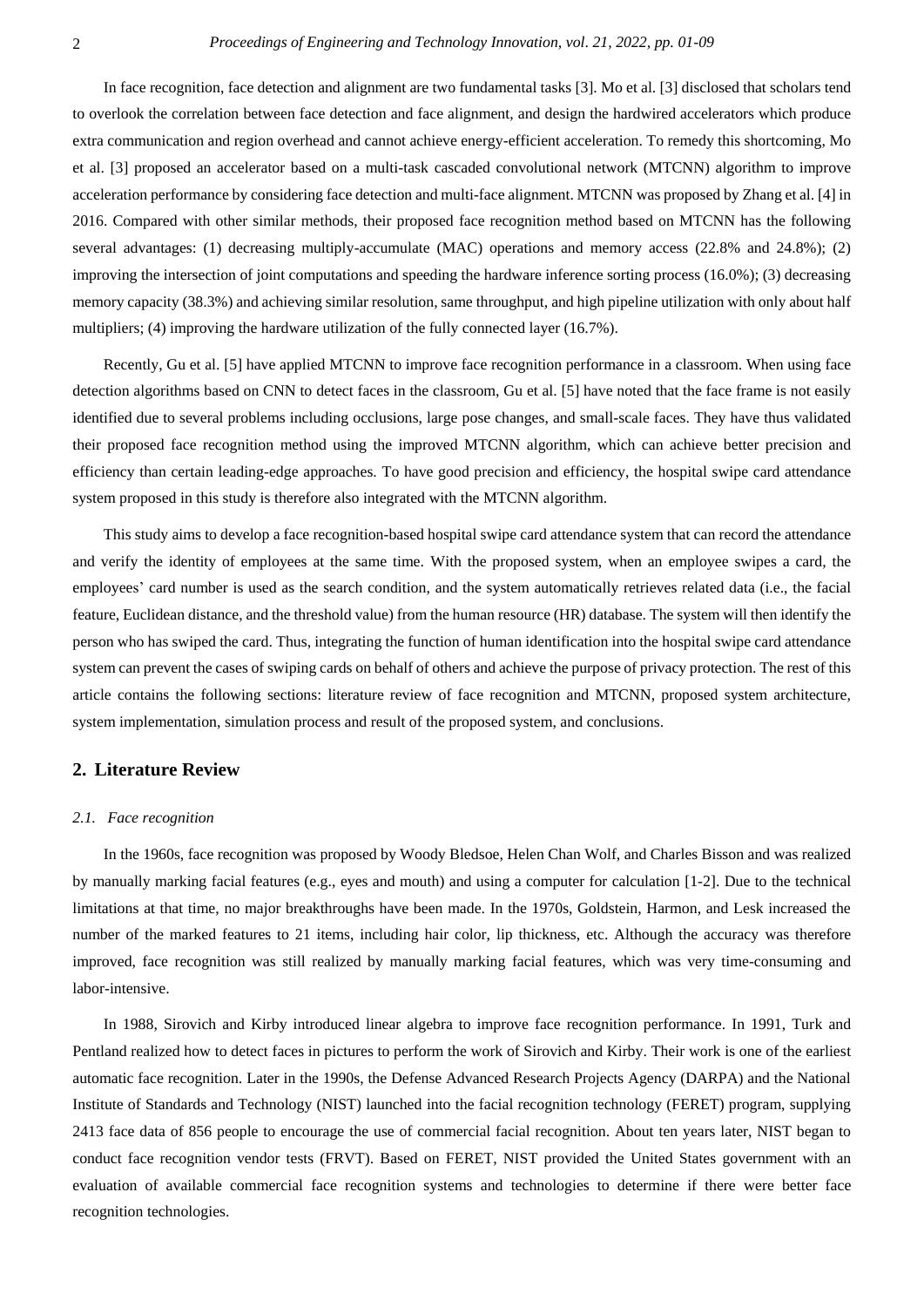In 2006, the Face Recognition Grand Challenge (FRGC) started to promote and develop the existing face recognition system in the United States. Later, in 2010, Facebook began to introduce the face recognition function. Google proposed FaceNet in 2015 and obtained 99.63% accuracy using the database "labeled faces in the wild (LFW)". In 2016, Zhang et al. [4] proposed MTCNN for face detection and image pre-processing.

#### *2.2. Multi-task cascaded convolutional networks (MTCNN)*

MTCNN was proposed by Zhang et al. [4] in 2016. It can be applied to face detection. With MTCNN, face recognition can achieve a good accuracy level and fast execution speed [5]. MTCNN uses the cascaded convolutional network structure to complete face detection and face alignment at the same time, thereby outputting the location of eyes, nose, and mouth in the face box.

#### **3. Proposed System Architecture**

Before the proposed face recognition system is developed, MTCNN is used to realize face detection. The flowchart of face recognition based on MTCNN is shown in Fig. 1. First, the image pyramid is used to adjust the size of photos so that the photos can be used as model inputs. The second step is to input the photos to P-Net. P-Net is a fully convolutional network (FCN), and its output is a 32-dimensional feature vector, finding out whether the input possibly contains faces. If so, then the next thing to do is to identify the face candidate frames that match the face area with the original face photo through the operation of non-maximum suppression (NMS). The third step is the operation of R-Net. R-Net is a convolutional neural network (CNN), which uses bilinear interpolation to expand the output of P-Net to  $24 \times 24$  and check whether the output of P-Net contains faces. If there is a face, R-Net finds the candidate frame and uses NMS to filter it, using the same way as the operation of P-Net. The fourth step is the operation of O-Net, which is a CNN. O-Net uses bilinear interpolation to expand the output of R-Net to  $48 \times 48$  as the input for the final face detection and the key point extraction.

FaceNet is used to realize the proposed AI face recognition system [6]. It is a face recognition system proposed by Google in 2015. Since FaceNet uses an algorithm with the feature of easy calculation and available application, it has been widely applied to face verification and recognition. The architecture of the FaceNet model is shown in Fig. 2. FaceNet uses a CNN to map the face photos to the Euclidean space [7]. It employs triplet loss to compare two faces' similarities in terms of the distance in the Euclidean space. That is, the more similar the two faces in the photos, the smaller the distance. On the contrary, the more dissimilar the two faces in the photos, the greater the distance.

As shown in Fig. 3, the principle of triplet loss is that the operation of feature training is firstly conducted to select the wrong face that is most similar to the original sample (the smallest difference) and the correct face that is most dissimilar to the original sample (the largest difference) at the same time. Next, iterative training is performed until the error is minimized, thereby improving the definition of facial features in the model to achieve the best recognition results.

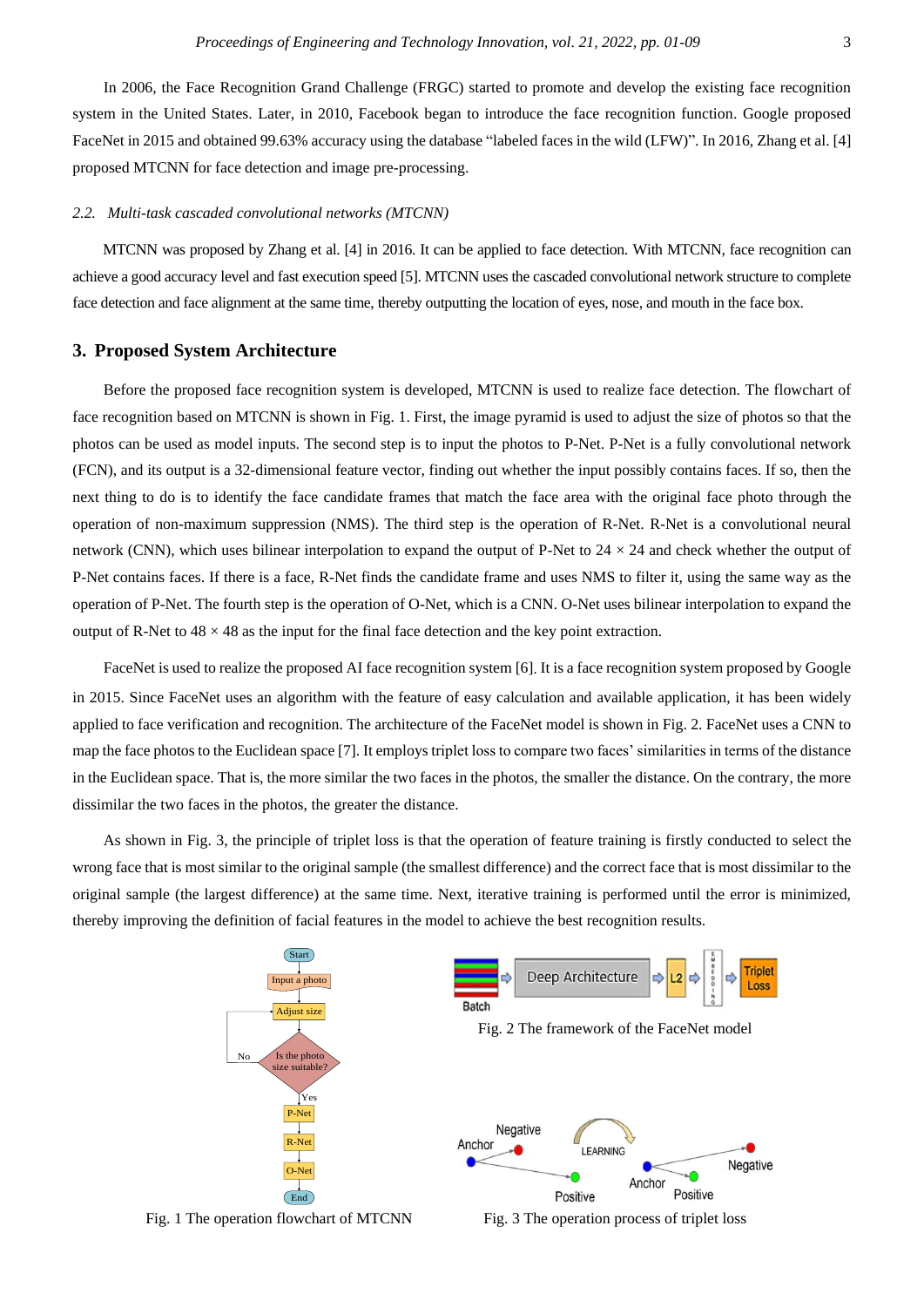The operation process of triplet loss is to map the face photos to the Euclidean space. The purpose of the operation is to make the dissimilar reference faces  $X_i^a$ (Anchor) and  $X_i^n$ (Negative) far away and make the similar reference faces  $X_i^a$ (Anchor) and  $X_i^p$ (Positive) close to each other in the Euclidean space. The mathematical expression of the relationship can be expressed as:

$$
\left\|f(x_i^a) - f(x_i^p)\right\|_2^2 + \alpha < \left\|f(x_i^a) - f(x_i^n)\right\|_2^2, \forall (x_i^a, x_i^p, x_i^n) \in \mathcal{T} \tag{1}
$$

The loss function can be obtained by:

$$
\sum_{i}^{N} \left[ \left\| f(x_{i}^{a}) - f(x_{i}^{p}) \right\|_{2}^{2} - \left\| f(x_{i}^{a}) - f(x_{i}^{n}) \right\|_{2}^{2} + \alpha \right]_{+}
$$
\n(2)

The FaceNet architecture is different from other face recognition architectures that require classifiers. FaceNet directly performs spatial mapping, and the mapped dimension is only 128 dimensions. By using the triplet loss, FaceNet does not require a classifier. The accuracy of FaceNet is tested based on the academic data set, achieving an accuracy of 99.63%±0.09 and 95.12%±0.39 by using the LFW database and YouTube Faces database, respectively. The classification test is carried out using the face photo data set of FaceNet, and the results are shown in Fig. 4.



Fig. 4 Results of the classification test using the face photo data set of FaceNet



Fig. 5 The proposed swipe card attendance system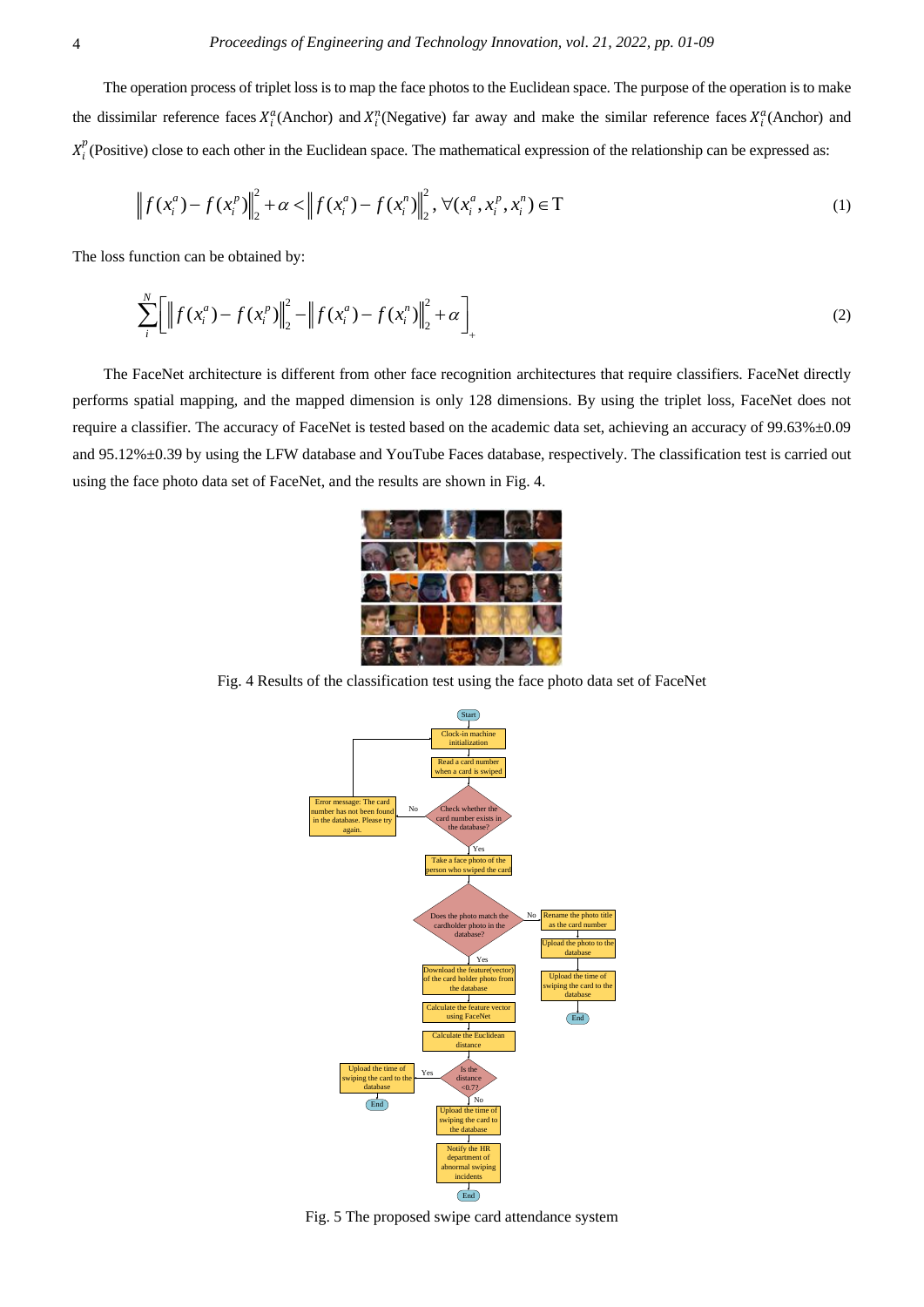Fig. 5 shows the de-capitalization process of the proposed swipe card attendance system [8]. The system is operated based on MTCNN, FaceNet, and face recognition. The system can only receive cardholders' card numbers and personal information from the radio frequency identification (RFID) cards in the existing attendance system. It is possible to prevent the occurrence of clock-in incidents. When one swipes a card on the clock-in machine of the proposed system, the machine reads the information of clock-in, and the cardholder's name and card number recorded in the RFID card are used as the basis to search the database. That is, the proposed system reads the RFID card to obtain the card number and use it as a search condition to query the corresponding cardholder's photo in the database. Because the information of card numbers is available only in searching the database, personal information can be protected. The system can compare the face of the one who swipes the card with the faces of cardholders in the database, thereby preventing the one from clocking in on behalf of others.

# **4. System Implementation**

#### *4.1. Clock-in machine*

After the proposed swipe card attendance system is started, the clock-in machine is operated. The operation process of the machine is shown in Fig. 6 [9]. The RFID reader is in the detection state. When an RFID card approaches the RFID reader, the RFID reader starts reading the card's number.



Fig. 6 The operation flowchart of RFID swiping machine

#### *4.2. Face recognition*

MTCNN is a popular CNN-based detector for face recognition [5, 10-12]. As shown in Fig. 7, the proposed system uses MTCNN for face detection and face cropping. It resets the size of face photos to  $160 \times 160$  and removes redundant impurities in the photos after whitening. Then, the photos are input to FaceNet to get their feature vectors. The Euclidean distance between the feature vectors of the photos is calculated and face recognition is performed according to the set threshold.



Fig. 7 The operation flowchart of face recognition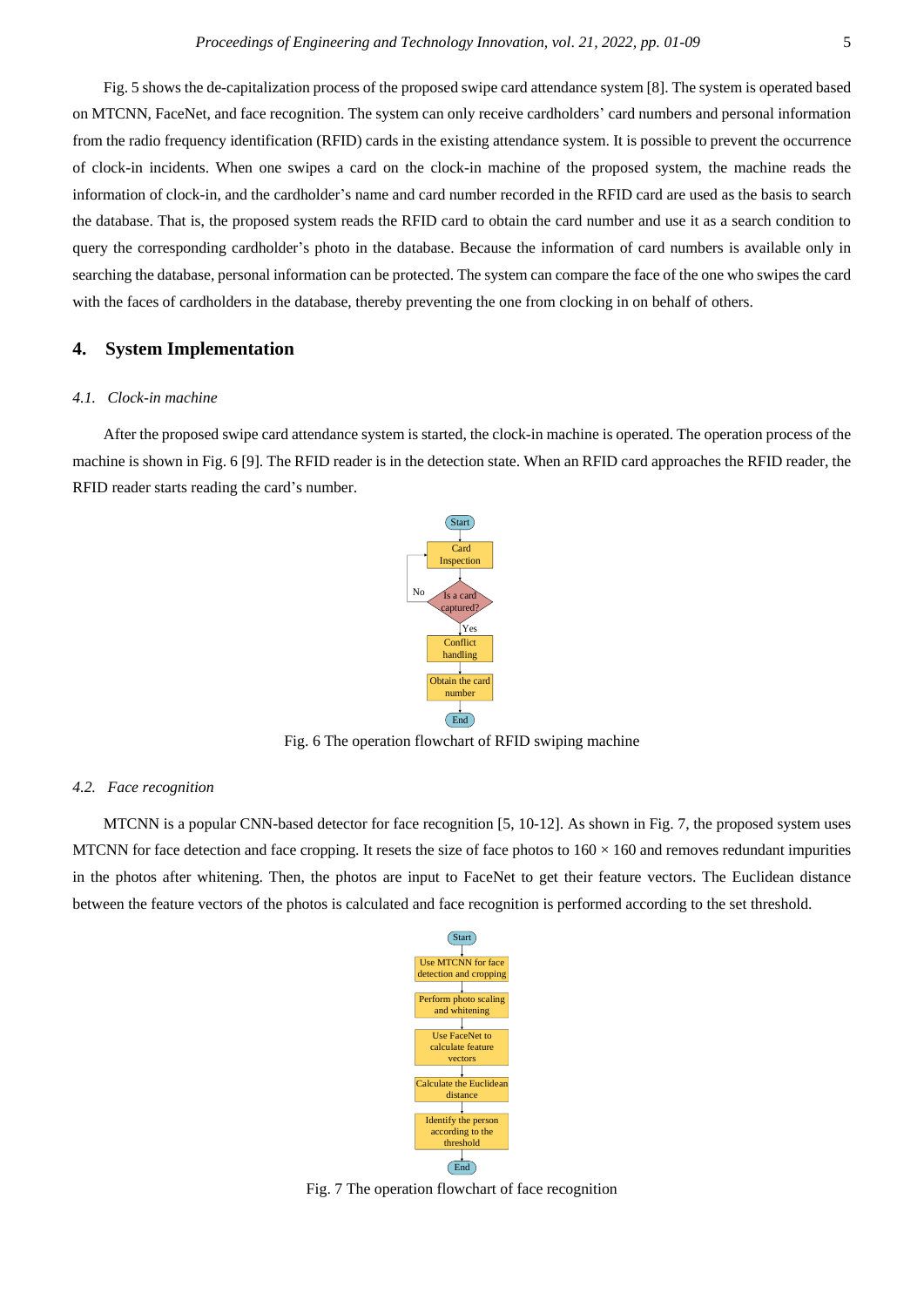# **5. Simulation Process and Result of the Proposed System**

#### *5.1. The participants involved in the simulation testing of the proposed system*

There are two participants involved in the simulation testing of this study. One participant is labeled as NAF09. Another is labeled as AA015. 5 photos for the participant NAF09 are collected in the dataset. 7 photos for the participant AA015 are collected in the dataset. A total of 12 photos are in the data set.

#### *5.2. The hardware used in the simulation testing of the proposed system*

Table 1 shows the specification of system hardware used in this study. The central processing unit (CPU) for the proposed system is Intel®Core<sup>™</sup> i5-10600K @4.1GHz. The graphics processing unit (GPU) is NVIDIA GeForce GTX 1650. The system has a capacity of 16 GB memory. The software for developing the system is Python version 3.8.8 with CUDA (version 11.2) and TensorFlow (version 2.6.0).

| Central processing unit<br>(CPU)  | Intel® Core™<br>i5-10600K @4.1GHz        |  |
|-----------------------------------|------------------------------------------|--|
| Graphics processing unit<br>(GPU) | <b>NVIDIA GeForce</b><br><b>GTX 1650</b> |  |
| Computer memory                   | 16GB-3000MHz                             |  |
| Python version                    | 3.8.8                                    |  |
| <b>CUDA</b> version               | 11.2                                     |  |
| TensorFlow version                | 2.6.0                                    |  |

Table 1 Specification of system hardware

#### *5.3. The simulation method*

Fig. 8(c) shows the simulation process of the proposed system. Step 1 is to load all photos of a participant. Step 2 is to choose one photo as the reference photo and use the rest as the comparison photos. Step 3 is to calculate the Euclidean distance between the reference photo and each comparison photo in sequence and use the Euclidean distance 0.7 as the identification criterion. If the Euclidean distance is less than or equal to 0.7, then the photo is identified as "the photo of the participant". That is, the identification result is "correct". Otherwise, the photo is identified as "not the photo of the participant". That is, the identification result is "wrong".

Step 4 is to count the number of correct identification results and divide it by the number of comparison photos to obtain the success rate of the reference photo identification. Step 5 is to choose another photo as the reference photo and repeat steps 3 and 4 until all the photos have been tested as reference photos. Step 6 is to load all photos of the other participant and repeat steps 2 to 5.

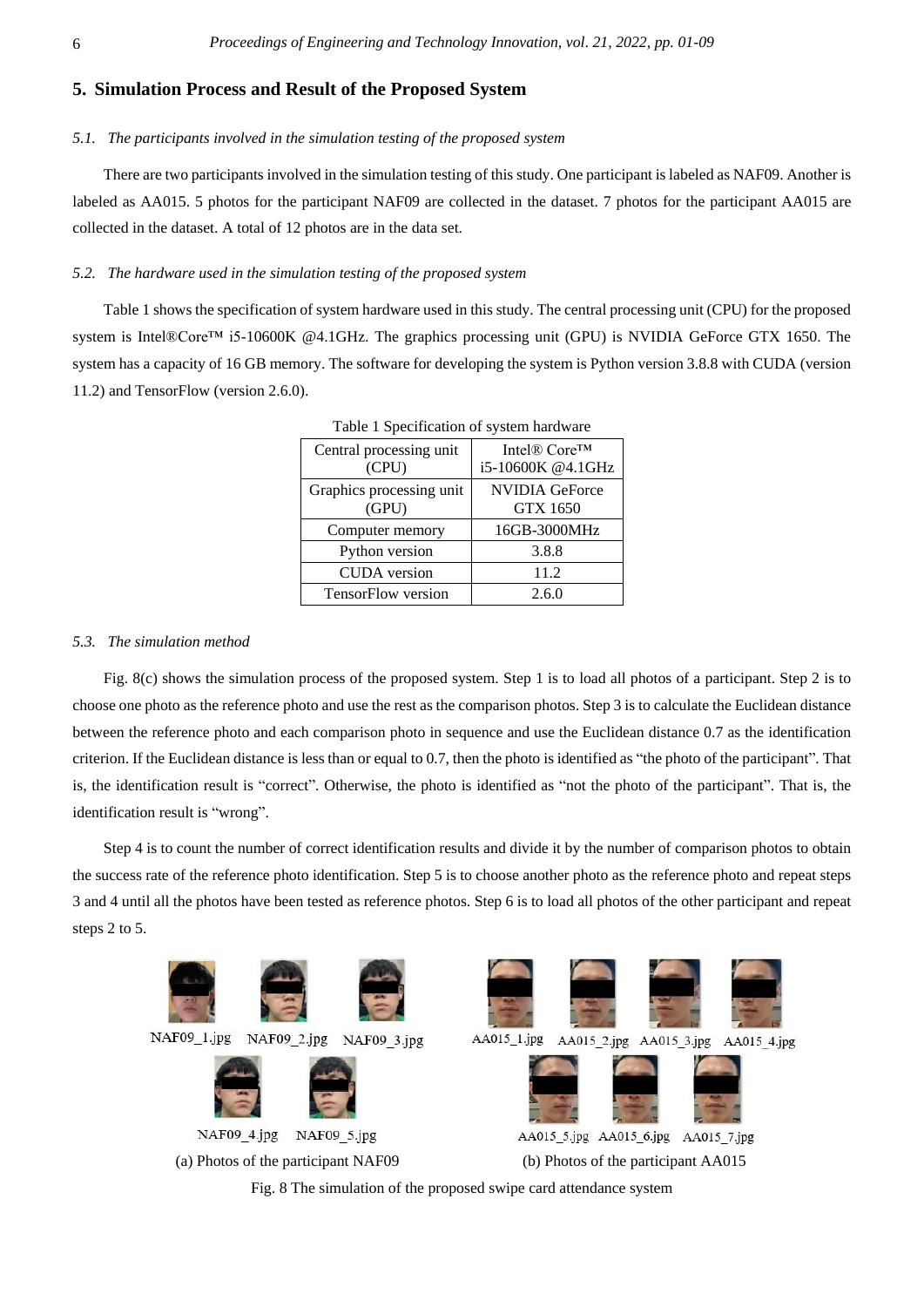

Fig. 8 The simulation of the proposed swipe card attendance system (continued)





(a) Success rate of face recognition using NAF09's photos (minimum: 80%, maximum: 100%)



Fig. 9 Success rate of face recognition using photos of each participant

As shown in Fig. 9, the success rate of face recognition using AA015's photos is not satisfactory because the minimum is 57%. Compared with the success rate using AA015's photos, the success rate using NAF09's photos is better because the minimum is 80% and the maximum is 100%. Overall, such results may imply that more samples are necessary to enhance the recognition accuracy.

#### *5.4. The simulation result of the proposed system*

Each participant has three or more photos with different angles for facial identification in the database. During the simulation, each participant uses the other participant's RFID card to test the function of the proposed system. If the actual result shows "True", it means that the person is swiping the card on behalf of the other. If the result shows "False", the person who swiped the card is the cardholder. The simulation result is shown in Table 2.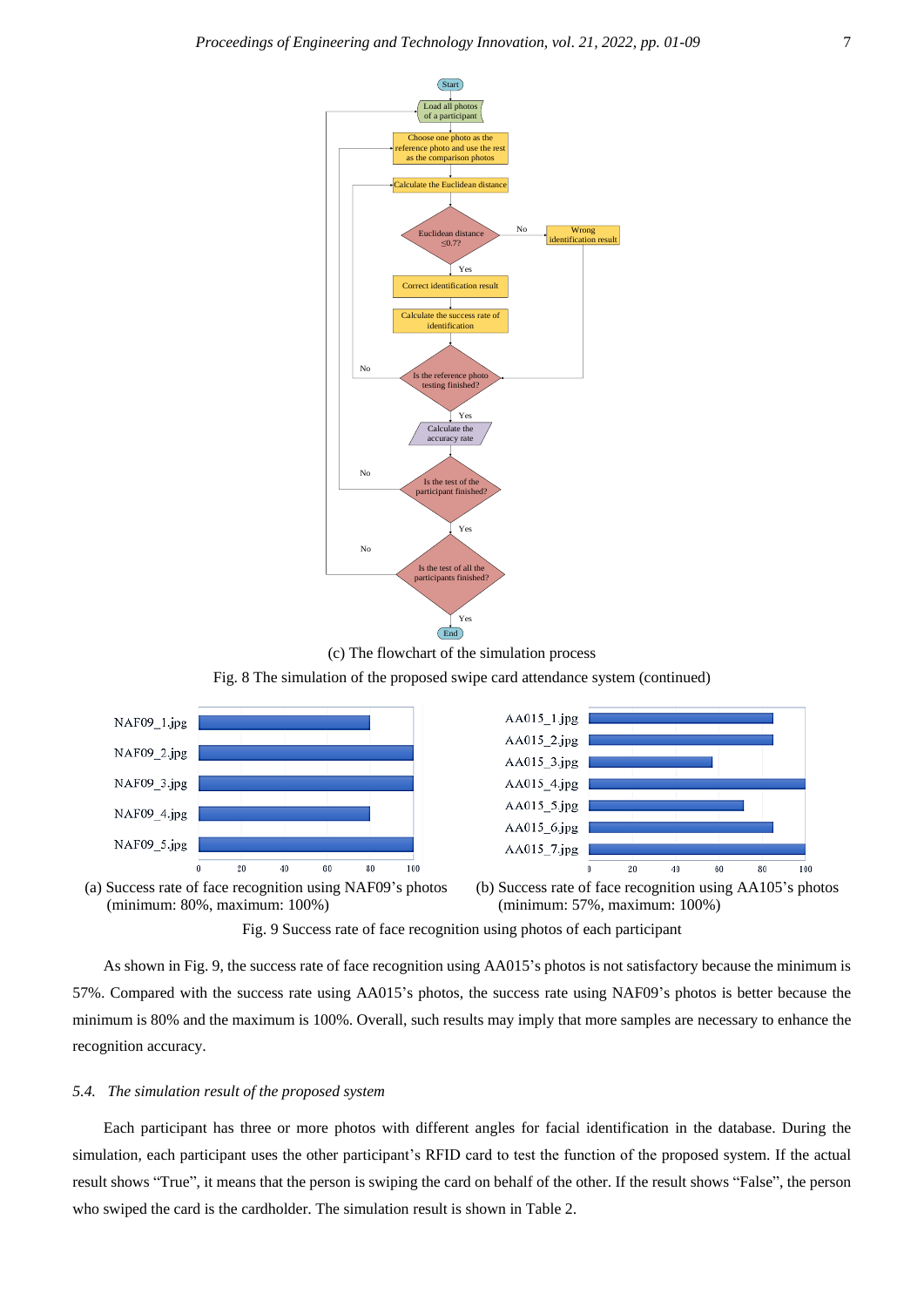| The face photo of the<br>person who swipes a card | The face photo retrieved<br>from the database | Euclidean<br>distance | Actual<br>result |
|---------------------------------------------------|-----------------------------------------------|-----------------------|------------------|
| NAF09_1.jpg                                       | AA015_2.jpg                                   | 1.1176                | True             |
| NAF09_1.jpg                                       | AA015_3.jpg                                   | 1.1005                | True             |
| NAF09_1.jpg                                       | AA015_4.jpg                                   | 1.2087                | True             |
| $AA015_1$ .jpg                                    | NAF09_2.jpg                                   | 1.1015                | True             |
| $AA015_1$ .jpg                                    | NAF09_3.jpg                                   | 1.0909                | True             |
| $AA015_1$ .jpg                                    | NAF09_4.jpg                                   | 1.1197                | True             |

Table 2 The simulation result of the proposed system

#### **6. Conclusions**

The present study develops a swipe card attendance system with a face recognition function for hospitals. The test results verify that the system can identify the event where a card is swiped by a non-cardholder. When this case happens, the system will send an email to notify the HR department, which effectively reduces the labor cost of the HR department for attendance checking.

The current decision-making method only uses Euclidean distance 0.7 as the criterion, which is slightly rough. In the future, false acceptance rate (FAR) [13], false rejection rate (FRR) [14], and equal error rate (EER) [15] will be added to the experiment to strengthen the decision-making process of face recognition. Also, infrared scanning [16] will be added to increase the features. Moreover, with only two participants, the present study may produce the issue of false positives or false negatives in the identification process, thus decreasing the accuracy of face recognition. Further research should recruit more participants to join the research to improve the rigorousness of the research method.

This study just focuses on one face in one frame. For those cases with several faces in one frame and with low-resolution photos, further research can employ multi-object face recognition using local binary pattern histogram to improve the success rate of face recognition [17]. It should be noted that, face recognition not only can be used in hospital swipe card attendance systems but also can be employed in monitoring the breath function of patients [18]. Future research can integrate face recognition with thermal images to identify the patients and assess their health conditions.

## **Conflicts of Interest**

The authors declare no conflicts of interest.

## **References**

- [1] I. Goodfellow, Y. Bengio, and A. Courville, Deep Learning, Massachusetts: MIT Press, 2016.
- [2] S. Z. Li and A. K. Jain, Handbook of Face Recognition, New York: Springer Science and Business Media, 2005.
- [3] H. Mo, L. Liu, W. Zhu, Q. Li, H. Liu, S. Yin, et al., "A Multi-Task Hardwired Accelerator for Face Detection and Alignment," IEEE Transactions on Circuits and Systems for Video Technology, vol. 30, no. 11, pp. 4284-4298, November 2020.
- [4] K. Zhang, Z. Zhang, Z. Li, and Y. Qiao, "Joint Face Detection and Alignment Using Multitask Cascaded Convolutional Networks," IEEE Signal Processing Letters, vol. 23, no. 10, pp. 1499-1503, August 2016.
- [5] M. Gu, X. Liu, and J. Feng, "Classroom Face Detection Algorithm Based on Improved MTCNN," Signal, Image, and Video Processing, in press.
- [6] F. Schroff, D. Kalenichenko, and J. Philbin, "FaceNet: A Unified Embedding for Face Recognition and Clustering," Proceedings of the IEEE Conference on Computer Vision and Pattern Recognition, pp. 815-823, June 2015.
- [7] J. Hearty, Advanced Machine Learning with Python, Birmingham: Packt Publishing, 2016.
- [8] H. Yang and X. Han, "Face Recognition Attendance System Based on Real-Time Video Processing," IEEE Access, vol. 8, pp. 159143-159150, July 2020.